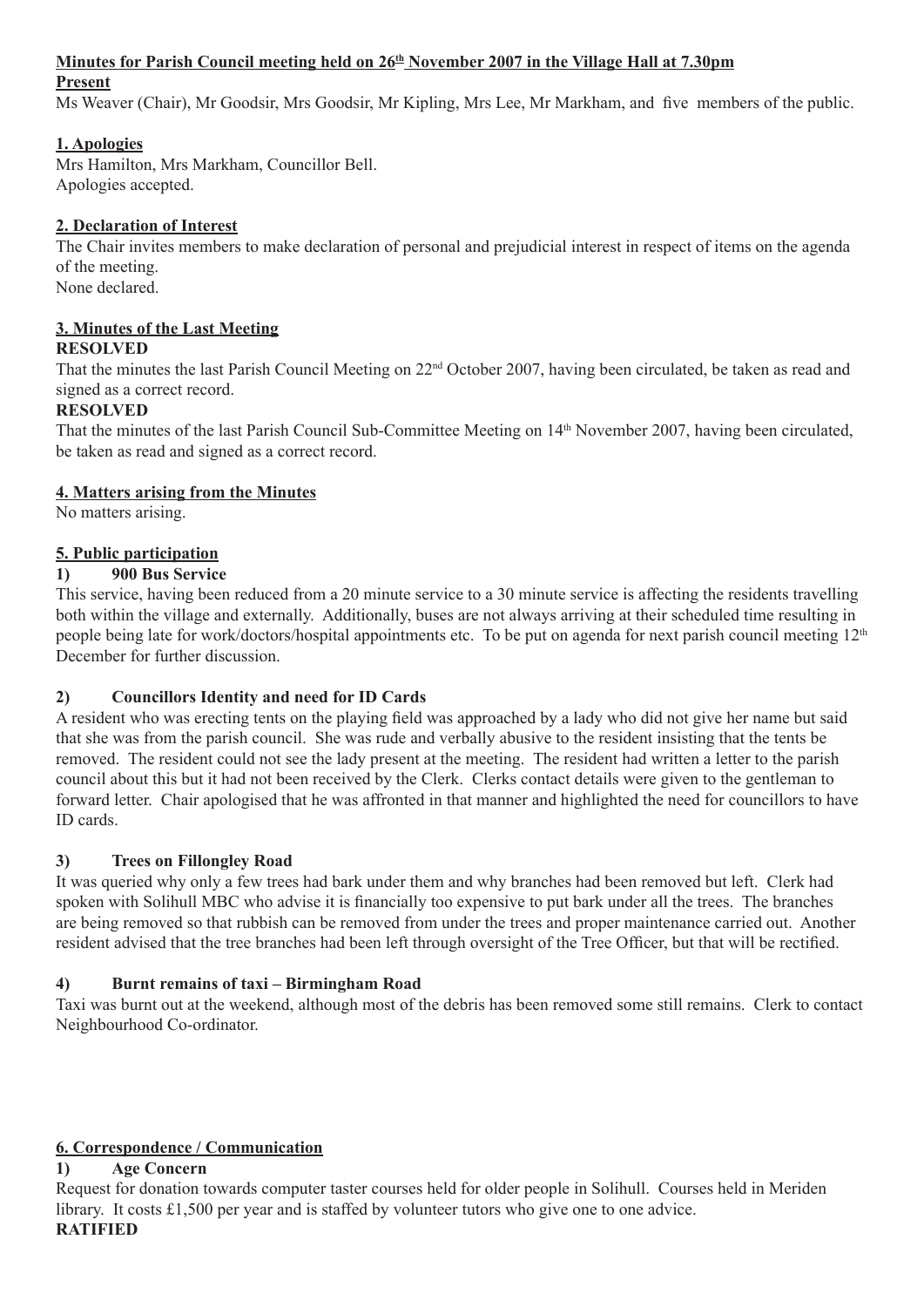For a donation in the sum of £100 be made.

### **2) Solihull MBC**

The Licensing Act 2003 Section 5 requires the Licensing Authority to determine a policy with respect to the exercise of its licensing function for each three-year period. Copy circulated with agenda. Comments required by **19th November 2007**. Request for details of the appropriate protocols referred to and for further clarification on point 4.9. Response awaited. Clerk to chase.

## **3) West Midlands Fire Service**

Invitation to attend Annual Service Plan Consultation in which proposed changes to the fire service are detailed. Choice of meetings:- Wolverhampton 20/11/07; Coventry 21/11/07; Birmingham 22/11/07. No-one able to attend. Clerk obtained nine copies of the Annual Service Plan Consultation document for putting on circulation. Clerk would also like to distribute to community organisations ie the Library, School, Methodist Nursery, the Community Centre Any other suggested recipients, councillors and public asked.

Post Office, doctors surgery, The Centre on the Green, tea rooms, Blitz (Millisons Wood), Brownies Scouts Cubs.

## **4) WALC**

Draft protocol for greater involvement of parish and town councils in service delivery to enhance the quality of specific services (grass cutting, litter clearance, gully clearing) at parish level. Copy circulated with agenda. Views required by **30th November**.

All agreed that this is a good idea especially with the village appraisal. Query as to whether we would receive funding from Solihull MBC. Chair to liaise with Councillor Bell and to be included in agenda for Solihull Area Committee for whom Ms Weaver is the Chair.

## **5) Solihull MBC**

Summary of work of the Rural Footpaths Ranger, Phil Prosser in Meriden parish during the last quarter. Fillongley Road – new kissing gate; Church Lane – all footpaths strimmed and cut back; Berkswell Road – heavy cut and strim. Mr Goodsir advised farmers not upholding their agreement to upkeep footpaths. Footpaths Committee need to obtain specific details of problems and footpath numbers before we revert back to Solihull MBC.

### **6) Warwickshire, Solihull, Birmingham Training Partnership**

"The Next Step – Making the most of your role as Parish and Town Councillors". 10.00am – 4pm Saturday 2nd February 2008. £30 per delegate. Any Councillors interested in attending? None at present.

## **ADDITIONAL**

### **7) Sustain and Solihull Partnership**

Invitation to attend Solihull Partnership Forum on 3rd December, The Fordbridge Centre, 1pm held by Sustain and The Solihull Partnership to learn about developments to the structure for the Local Strategic Partnership and to receive an update on the new Sustainable Community Strategy for Solihull. Chair and Clerk to attend.

### **7. Receive Reports**

NALC AGM 25th October 2007 was attended by Ms Weaver and Clerk. Cllr Ken Cleary, the NALC Chairman spoke about the implications the Local Government Bill will have on Town and Parish Councils and The Power of Well Being and Clustering. A copy of the speech is on circulation.

### **8. Village Matters**

### **1) Public Conveniences**

Mr Kipling attended site. He cannot see any evidence of asbestos and therefore they may cost considerably less to demolish than originally thought. Before an accurate estimate can be obtained we really need to know what state the site is required to be left in after demolition. However, a local building company will be asked to give an estimate prior to the next meeting.

With regard to the necessity to move the bus shelter, we need someone with soil erosion knowledge to advise us on that. Clerk to contact Solihull MBC for list of experts.

Chair asked for agreement to write to Solihull MBC to be released from the covenant in order to pursue alternative use for the site. The next stage then is to look at the costs of alternative uses.

#### **AGREED**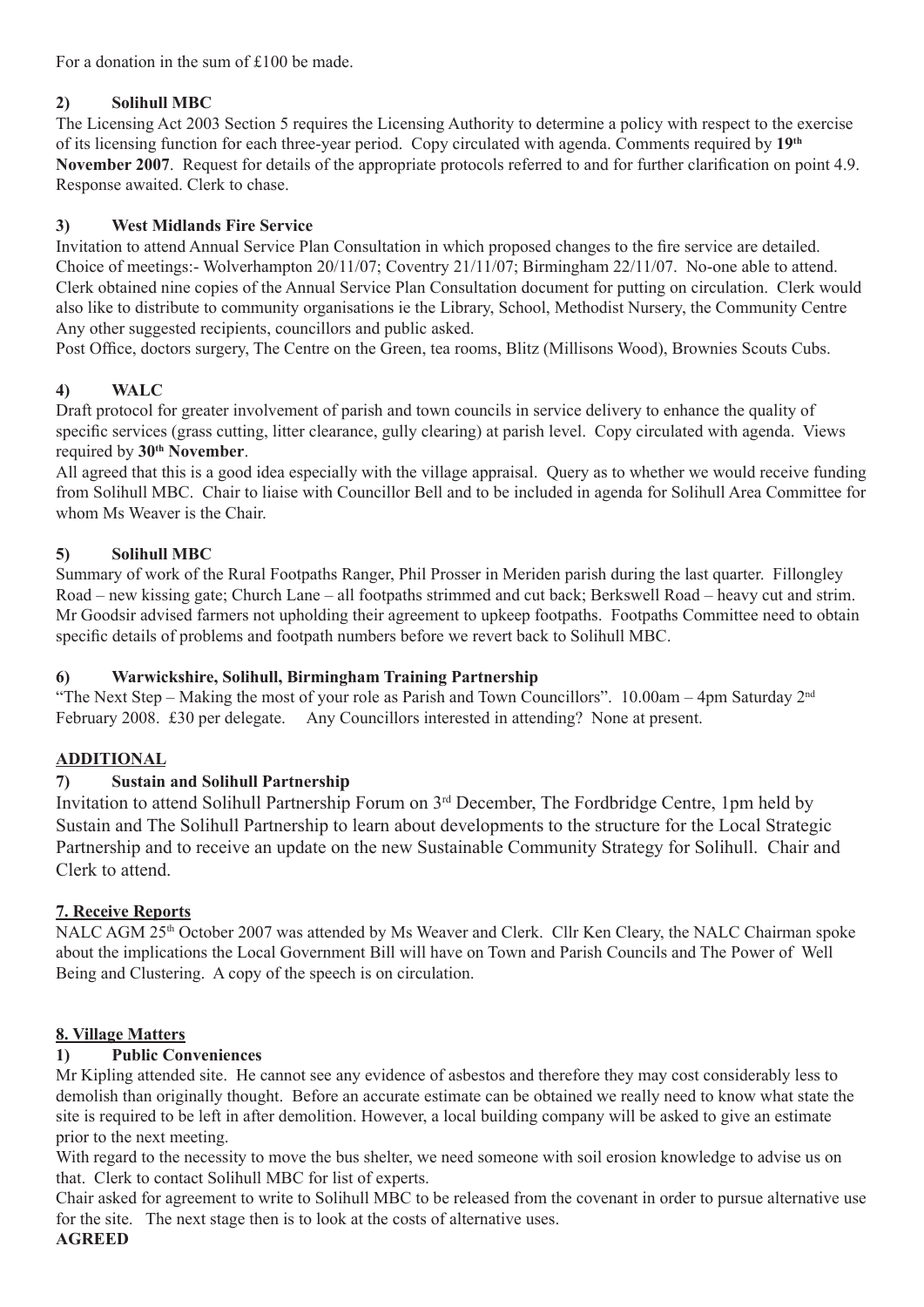Chair to write to Solihull MBC to have covenant released.

#### **2) Bus Shelter, James Dawson Drive**

Clerks met with Centro, Coventry CC and Littlethorpes. Shelter can be replaced end of November. Estimate as follows:

| Bus shelter       | £4,980.00  |
|-------------------|------------|
| Transport to site | £ 350.00   |
| Sub total         | £5,330.00  |
| VAT 17.5%         | £ $932.75$ |
| <b>TOTAL</b>      | £6,262.75  |

The Clerk points out that a replacement bus shelter was not budgeted for this financial year. Funds to cover the cost of the shelter can be "borrowed" from the heritage fund (£2,465) and from playing field improvements (£4,736).

Installation of the bus shelter to be undertaken by Tony Roach in the sum of £1034.00 (£880+VAT) making total cost of replacement bus shelter £7,296.75. Council to liaise with Tony Roach direct to keep costs to a minimum. **RESOLVED**

That the bus shelter be replaced at cost of £7,296.75.

#### 3) **O<sub>2</sub> Award Scheme**

A new award scheme to enable people to make a difference in their local environments up to £1,000. Applications can be made any time and will be judged on the  $20<sup>th</sup>$  of every month. Categories are :

**Community Places** – reinvigorating community, amenity and recreation areas, for example installing new equipment for a playground, repairing a pavilion roof, erecting a community notice board.

**Community People** – creating a sense of ownership and social responsibility, for example, promoting personal safety awareness to young people, supporting a self help group for elderly people.

**Community Pride** – cleaning litter and rubbish, removing graffiti

**Community Landscape** – creating community gardens, planting trees, improving public access to riverbanks. Suggested, assistance with cost of bus shelter, removal of graffiti in bus shelter.

#### **4) Allotments**

Clerk obtaining quote from Chris Dean to investigate possible leak. Mr Dean contacted Clerk yesterday advising that he could not find any evidence of a leak. Resident advised the Clerk of a contact who knows of problem. Severn Trent have written asking for brambles overgrowing the meter to be cut back so that they can fit a new lid. Mr Markham volunteered to cut brambles back.

#### **ADDITIONAL**

#### **5) Pond**

Clerk has spoken with the Neighbourhood Co-ordinator who advises that a report has been undertaken by a consultation firm and that further work is needed which could cost £17,000 to rectify. Solihull MBC do not have sufficient funding in this years budget for any work to be carried out. However, a new grant has been awarded to the West Midlands for green spaces, from the lottery. Solihull MBC have asked for our assistance in applying as local government are unable to apply. The deadline for applications is 18th January 2008

Chair read out report summarising costs required to reinstate pond. Residents with background knowledge of the pond felt the report was inaccurate and costs could be saved by work being carried out stage by stage.

If the Parish Council apply for lottery funding for the pond this may have an adverse affect on obtaining funding for the second stage of the village appraisal. Suggested a joint bid with Solihull MBC. Chair is happy to liaise wish Solihull MBC.

Residents and Councillors also suggested contacting The Manor, Forest of Arden, Pertemps and the Airport re. funding and voluntary organisations such as RSPB and English Heritage who may assist with any work.

Chair requested we call together a meeting between Severn Trent, Solihull MBC, the person who wrote the report and persons with background knowledge of the history of the pond. Clerk and Chair to arrange.

#### **9. Planning Matters**

1) P/A 2007/2351- 118 Fillongley Road, Meriden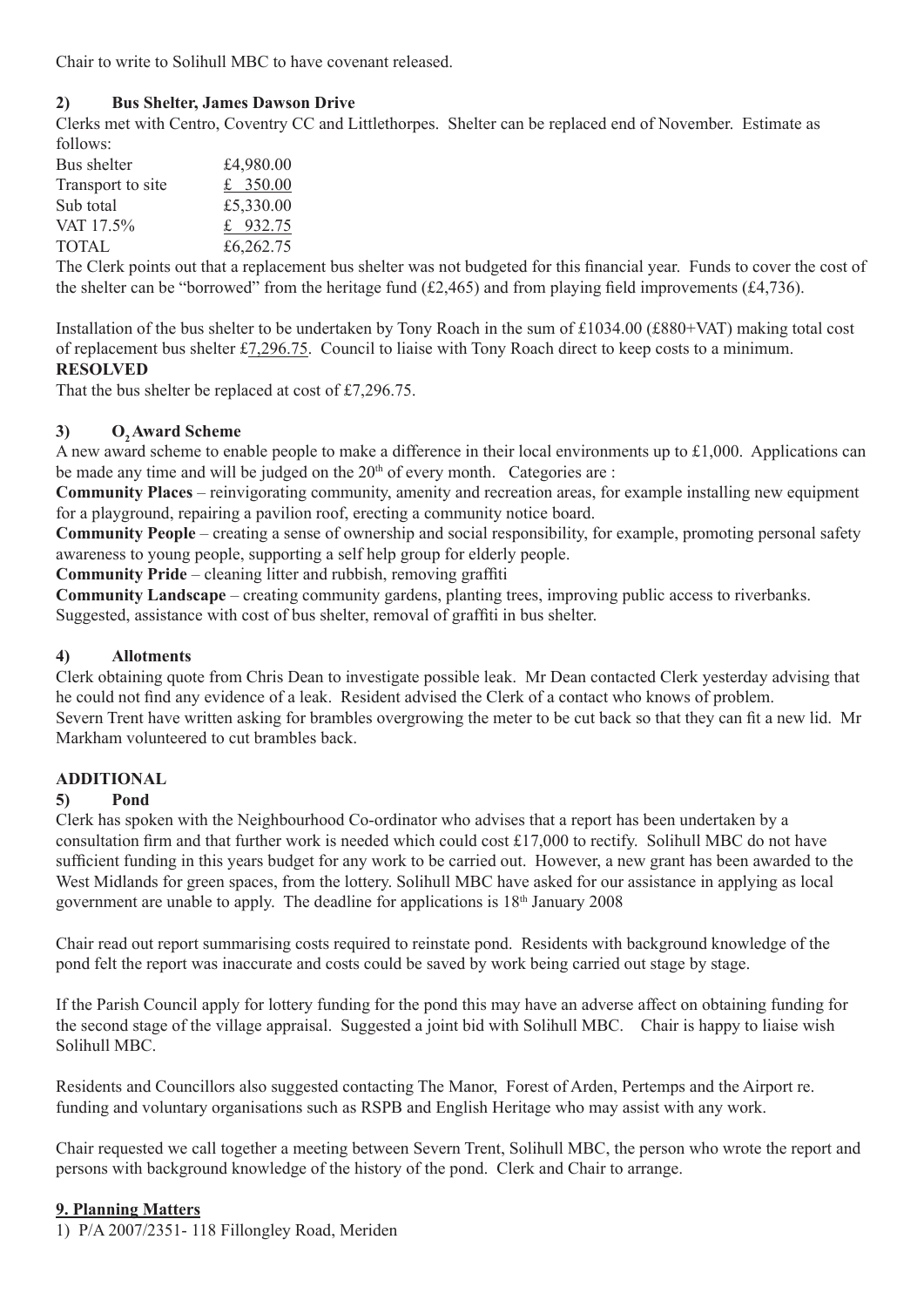# Garage extension and new boundary wall **RATIFIED**

Leave to neighbour notification

2) P/A2007/1925 – Main Road Meriden Listed building consent for ventilation equipment and raising of parapet wall.

3) P/A2007/2183 – 6 Bonneville Close, Millisons Wood Full plans approval for ground floor extension to form a conservatory.

4) P/A2007/2013 – Grange Farm, Fillongley Road Full plans approval for conversion of barn to residential accommodation. (Renewal of planning permission 1997/ 1770).

5) P/A2007/1782 – The Woodlands, Lodge Green Lane Full plans approval for change of use from residential garage and hobby room to holiday let cottage.

6) P/A2007/2450 – Berkswell Quarry, Cornets End Lane, Meriden Open windrow composting of organic material. Correspondence received from Wardell Armstrong, planning consultants for the applicant. Enclosed location map and FAQ's. Inviting us to visit Cheslyn Hay site. Mr Kipling to attend site.

Quarry is actually in Berkswell parish. Clerk to contact Clerk to Berkswell Parish Council to work together.

To hold a meeting on  $12<sup>th</sup>$  December prior to Parish Council Meeting specifically to discuss this planning application. Berkswell PC to be invited.

#### **RATIFIED**

To object in principle but ask for more time to carry out investigations. Request deadline date.

7) P/A2007/2084 – Swallowfield, Hampton Lane Full plans approval for two storey rear extension to form kitchen/dining room and living room with 2 bedrooms over.

8) P/A2007/2223 – 155A Main Road, Meriden Change of use from B1 to A2 use. **RATIFIED** Leave to neighbour notification.

9) P/A2006/2064 – Tarmac Construction Limited, Cornets End Lane Sand & gravel extraction, inert waste disposal, restoration to agriculture & nature conservation.

Planning Sub Committee meeting 7/11/07 attended by former Chairman, Clive Jones. Various concerns raised in March 2007 were reported to the planning sub-committee and taken into account. However, they were dismissed. (All documentation available at meeting for anyone to review). Although we did get some support it was seen that if a financial contribution was made to Meriden Parish it would be seen that planning permission was bought.

We can apply to the Aggregate Levy Fund for compensation.

Number and size of vehicles passing through the village may increase. Registration numbers need to be logged and photographs taken where possible of vehicles passing through or parked in the village. Revised problems list for completion by Councillors.

10) P/A2007/2187 – Land adjacent to 53 Fillongley Road Full plans approval for erection of a 2.5 storey detached dwelling.

#### **10. Accounts**

a) Any comments regarding budget / precept 2008/2009 – no comment.

b) Clerk set up costs